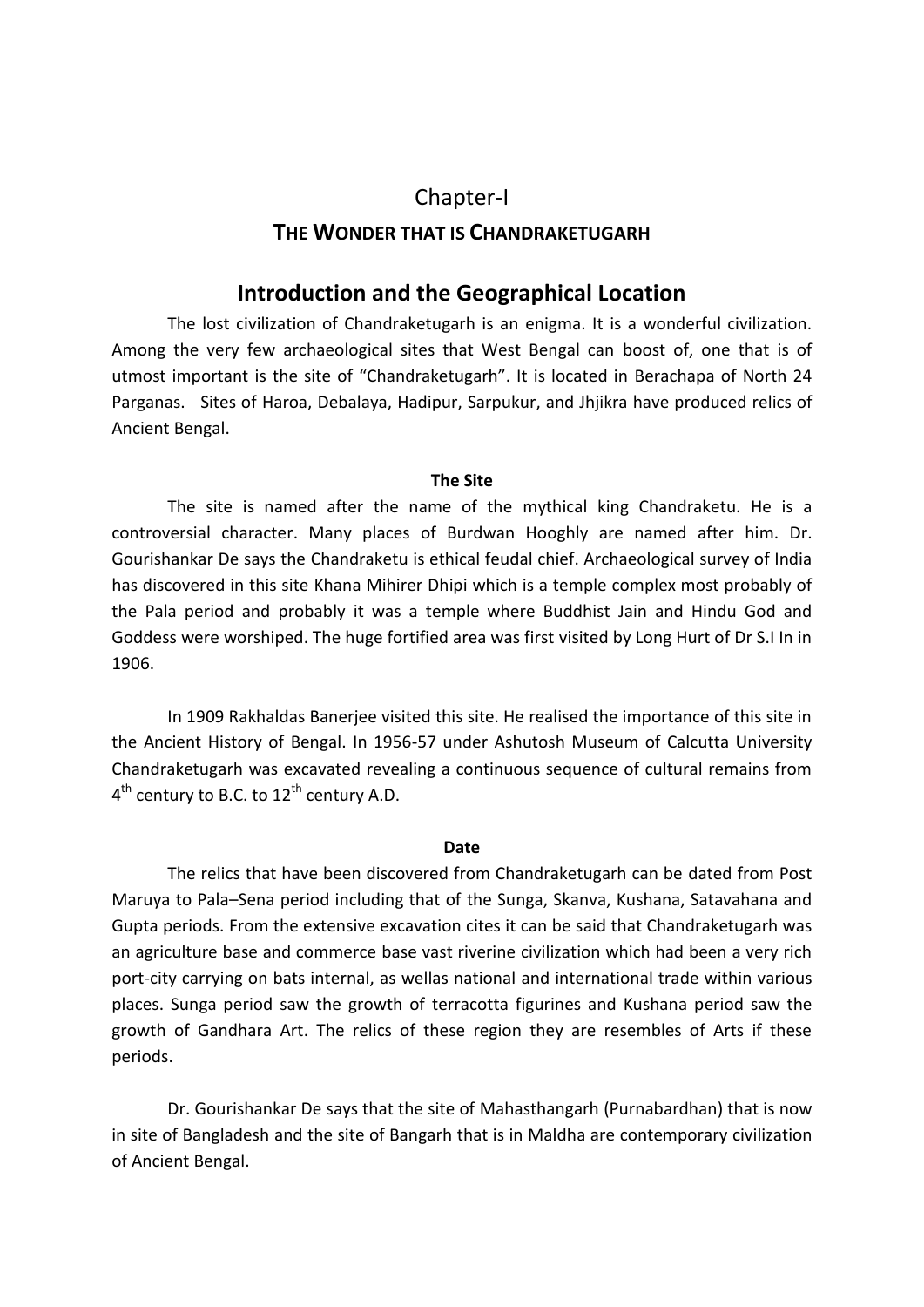#### **Political History**

The question that first arises regarding Kind Chandraketu is who was he? To which clynasty he belong? Before him what was the name of Chandraketugarh? There is a myth and a story regarding this controversial King Chandraketu and Pir Gorachand in the local area. But archaeological evidences and historian say a different story. According to them there was no existence of king Chandraketu. If any ruler had ruled in this region he was a feudal Chief. Who was perhaps a tax paying chief to Kushan dynasty? Dr. Gourishankar De and Dr. Sharmi Chakraborty are of the same opinion. According to feudal chiefs these Regions they kept the direct contact with the North Indian sovereigns specially of Patuliputra and Takshashila. They were Maurya, Sunga, Kanva, Satabahana and Kushana Kings.

#### **Social and Religions History**

Socially Chandraketugarh was a free society. Women had important place in the society. They decorated themselves with beautiful ornaments and dresses. The waist bands and anklets were also exclusively carved out. It was an affluent and prosperous society which was mainly urban in nature. The religion of this region shows eclecticism. This was a place where all the religious Hinduism, Buddhism, Jainism and local cults existed together. Theicons of Ganasha, Surya, Kartikeya, Agni, Parvati, Buddha, Kuber, Yakshya and Yakshini and Jaina icon proved these facts. The temple complex called Khana Mihirer Dhipihas been identified by archaeological survey of India which was a place where both Hindu and as well as Buddhist Gods and Goddess were worshipped. Local cults like nature worship of mother Goddess, animals and plants took place. In the later period also the civilization highlighted non-communalism.

#### **Economic History**

The Vanga on the Ganges Delta as described by pereplace of the Erythrean Sea and P Ptolemy's Geography. There was notion of a port-city named Gange. Some of the historian has identified it as Chandraketugarh. Some seals and coins have been discovered which indicate these regions conducted the internal, national and international trade. On these seals are depicted the picture of large ships which conducted sea trade. Dr. Brathindranath Mukherjee says three seals were most probably of the 3<sup>rd</sup> century B.C. made of terracotta with Brahmin and Kharasti's scripts depicted on them. Ptolemy was first Western historian who described Bay of Bengal as Gangetic Gulf. Bengal of the ancient period in which Chandraketugarh was included traded to international world on different textile. They were mainly muslins as well as cotton textiles. Other materials included ivory items precious and semi-precious stones and species. The trade of Chandraketugarh continued with Roman Emperor.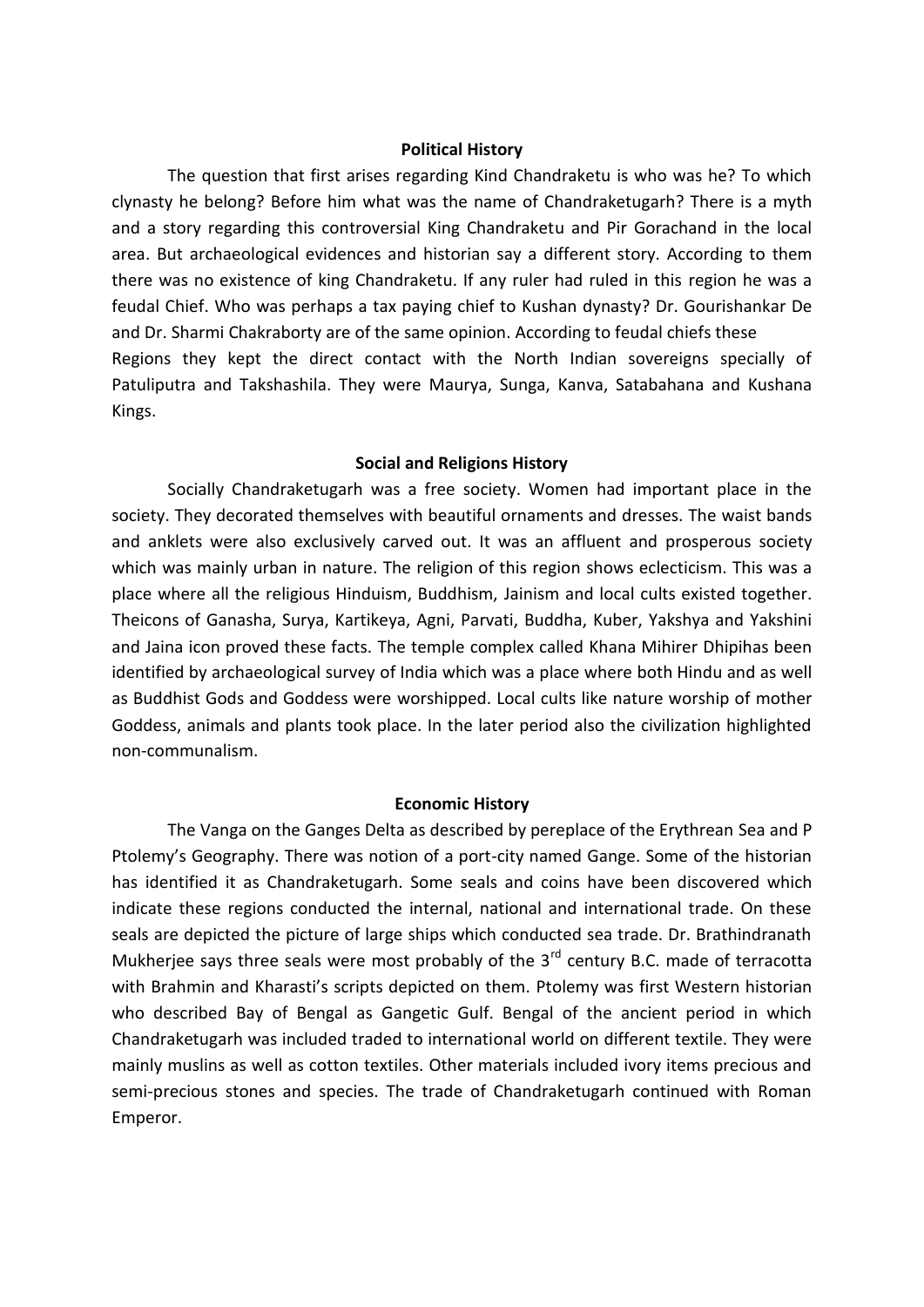The materials that were imported to India and Bengal silk from China which comes probably by sea route. "Periplus of the Erythrean Sea has indicated has many pots have been used of import of olive oil and wine from Mediterranean belt to places of India and Chandraketugrah was one of those places. The potteries found in Chandraketugarh and glass materials indicate that ample amount of wine were brought from Rome. The potteries were mainly Northern Black Polished were many coins from Roman Emperor also came to India through sea trade Chandraketugarh was a port-city which was probably a great urban and trade centre of the Kushana period which had internal trade with Patuliputra and Taxila international trade with Roman Emperor and Greece according to Dr Ranabir Chakraborty.

# **The Relics Discovered from Chandraketugarh**

The relics discovered from the port-city of Chandraketugarh can be dated from Past-Maurya to Pala-Sena period including those of the Sunga Kerma, Kushana and Gupta periods.

Excavation brought to light that evidences to prove that Chandraketugarh was a flourishing coastal town from about  $4<sup>th</sup>$  century B.C. down to post Gupta age having trade contact with foreign countries in the early period of the history. (Chandraketugarh and its Archaeological importance – I.M.B. July 1966 K.G. Goswami.) The objects which have been found by in complete aplanatic attempts of Archaeological Survey of India and private collectors are gold and copper coins ivory Bengals and nuclease bronze and terracotta females figures, various dolls, icons of Gods and Goddesses like Parvati, Yaksha, Yakshini and others. Various kinds of pots and potteries in the Northern Black polished wares of small and large plots of bolds tubs and drinking cup. Pottery cups with small spout pictures, jugs, hemispherical coins, gray wares Roulette potteries, Black polished potteries with Brahmi and Kharasthi letters engraved on them and many others like Red wares are formed along with Potteries sealed chain pipes also depict the antiquity, roughly to  $3^{rd}$  and  $4^{th}$  century B.C.

The other relics that have been discovered from this area are bones of various animals, terracotta bricks combs dices and a large amount of animal figures such as goats, elephants, sheep, owls, birds of different types small birds of different colours, coins made of copper and gold we also this covered Various terracotta figures of Kuber, Daksha, Yaksha YakshYabshisi, Karin Goddesses have included in this relics. Potteries and terracotta figures of Chandraketugarh are of utmost importance.

#### **The Problems regarding Chandraketugarh as an Archaeological Sites:**

Dr. Dilip Kumar Chakrabotri in his book "The Issues in East Indian Archaeology" writes "If Tamluk was the most important early historic place in the Rupnarayan delta; it was the area of modern Chandraketugarh which was the most important centre of that period in the Bhagirathi-Bidyadhari system. Brief notions of excavations of this site under the auspices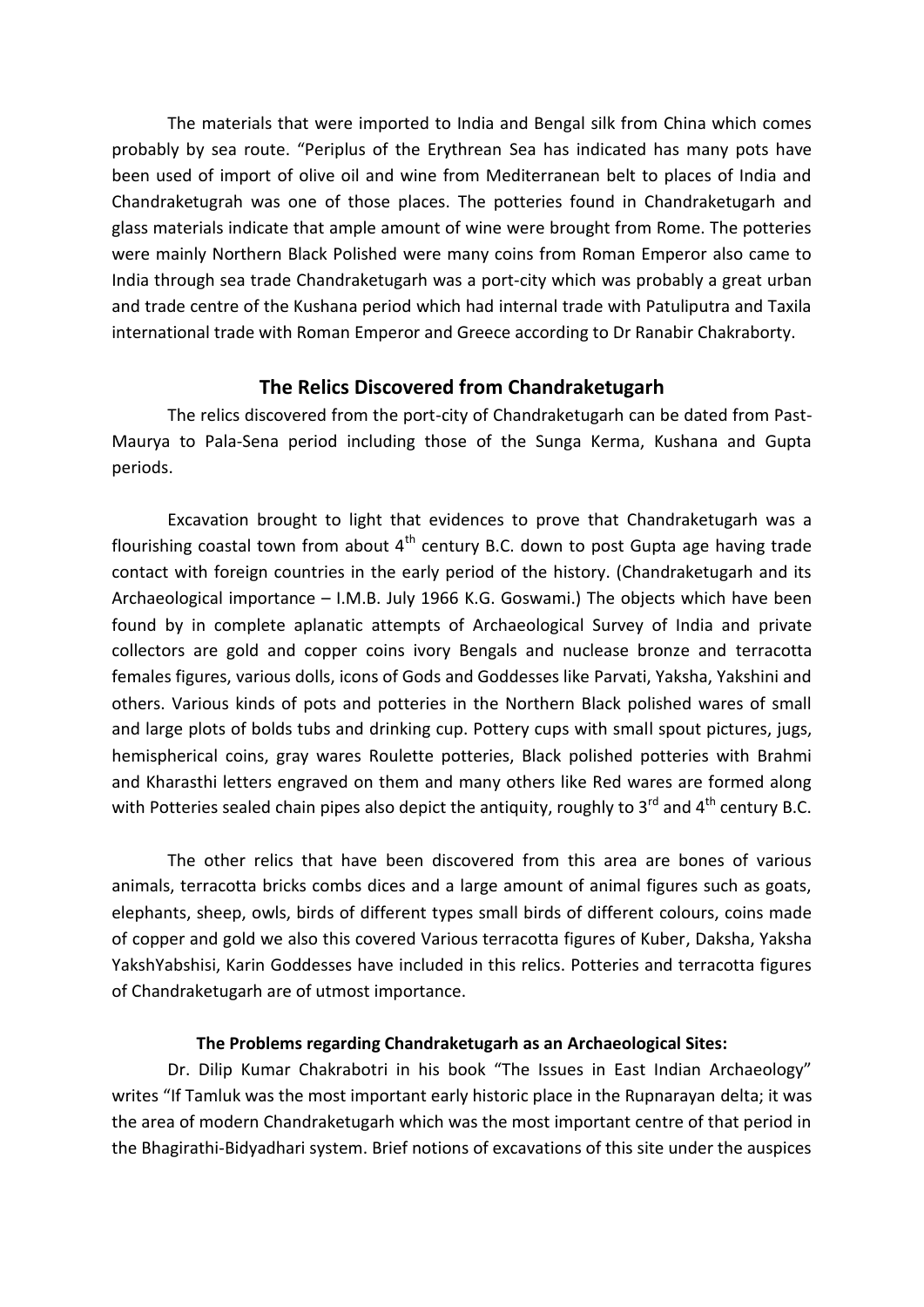of Ashuthosh Museum of Fine Arts of Calcutta University appeared between 1956 and 1967 in Indian Archaeology – A Reviews - Dr. Chakrabarti says, "There are two outstanding topographical problems about this site. First the antiquities collected by the villagers come from an area considerably wider than that within the earthen fortifications of the site. One has to define properly the basic urban configuration of the place. Secondly at present the site or even the general area cannot be linked directly to a river-channel unless one assumes that an old channel of the Bidyadhari once ran by its side and it was linked some way to the present Moravian channel of a river locally known as the Padma a couple of miles to the north. Unless we postulate a separate entrance to the West Bengal delta along the Bidyadhari which might or might not be the case one has to inform that Chandraketugarh was approached by some presently deferent channel branching off to Bhagirathi. Dr. Chakrabarti asks the question, "What is this site doing here? Which inter land is it oriented to?" He answer that Chandraketugarh was a coastal outlet situated inland and there is no reason why North Indian traffic could not come down to Chandraketugarh, but as an extra factor one may visualize that Chandraketugarh was also oriented to the north-east i.e. in the direction of the interior of Vanga and perhaps Varendra Bhumi.

#### **Geographical Location and the River Padma.**

River Padma which is Bangladesh is very well known but there is another Padda says Dr. Gourishankar Dey also spelt as Padda which is largely a river of North 24 Parganas. This Padda or Padma was an offshoot of Jamuna in the eastern branch of the Bhagirathi. Padma had its rise from Jamuna near Nagarudra in the Nadia district and after transposing the four things of Ashoknagar, Habra, Baduria and Deganga again joined Jamuna near Tili North 24 Parganas. It found the boundary line between the Basirhat and Barasat Fiscal Division.

Padma is now almost dried up but it had strong current in ancient times. This is evident from the heaps of sand also by the curves of places and the deep bends which still exist in the form of bils in the upper regions. Padma still pulsates with life in its lower reaches from Chowrachi to Tili where one cans still ebls and tides. Padma was such a big river in the past that it was identified with Bhagirathi itself. Another river flowed through the present Deganga area known as Devi Ganga or Diganga, Dipaganga (the second stream of Ganges) probably the area of Deganga came to be known after the name of the river. The channel enjoyed great sanctity as the Ganges herself. A great centre of Jaina cult the lead of Gangevrous live flourished on the bank of the river. The almost dried up the bed of the river is still visible near Deganga by the side of the villages, now road running from Barasat to Basirhat. Many legends and myths are present in the villages around Deganga and Berachapa which if analysed properly may furnished to the early history of the ancient rivers of these area.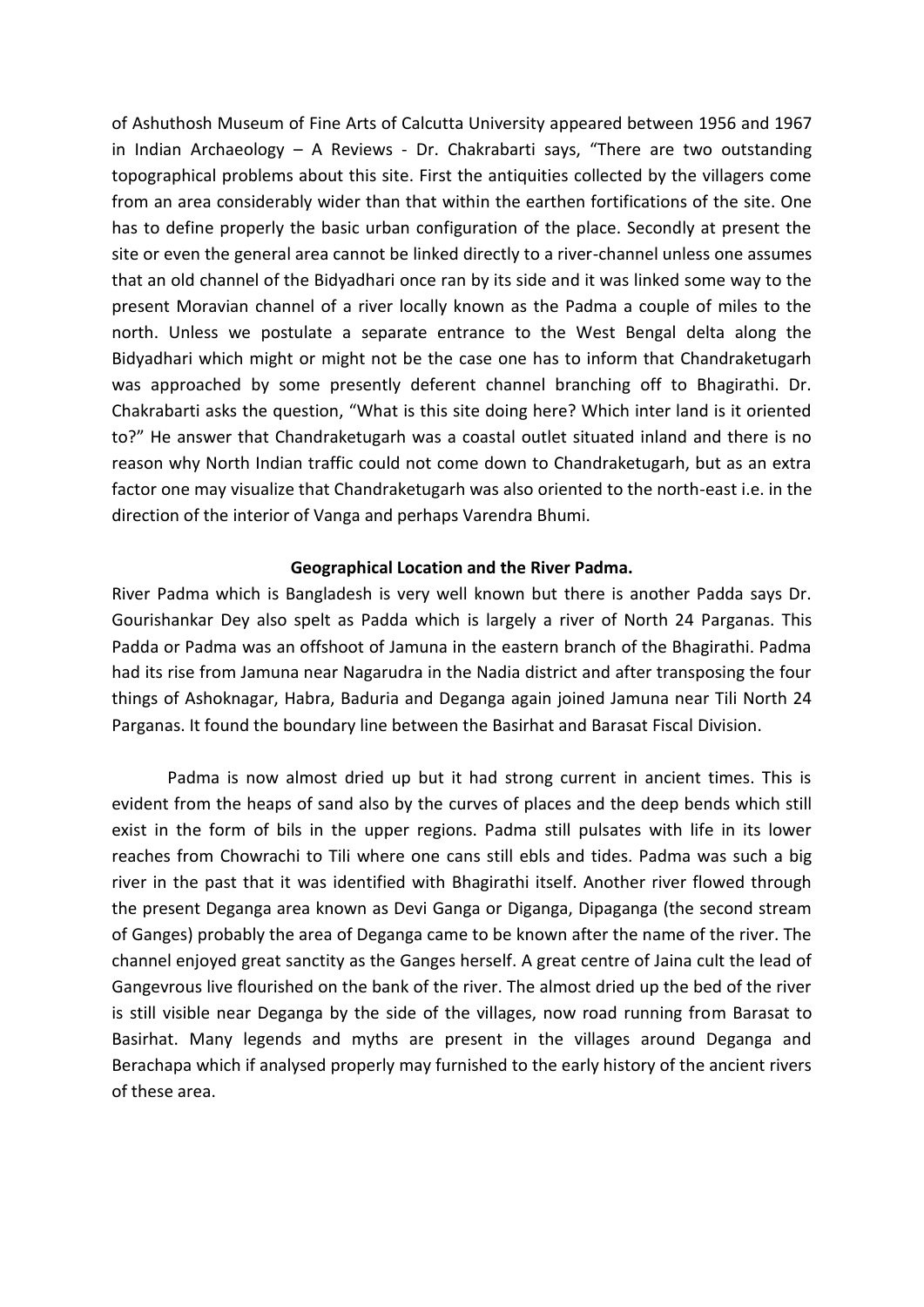The rivers were the highways of Trade and commerce in the early and medieval period and on the river bank flourished cities and capitals of Ancient Bengal. Padma was an exception. Dr. Gourishankar Dey says, "On her bank once stood the famous but now banqueted port city of Chandraketugarh, The capital city as identified by Ptolemy and anonymous writer of periplus. The great prosperity of Chandraketugarh enjoying busy trade was to a great extent curved by the river Padma which once flowed port of the city.

# **Vanga, Gange and Chandraketugarh**

Kautilya's Arthasastra Greek writer Ptolemy, Periplus of the Erytherian Sea, Milindo Panho all mention a place called "Gange" or "Ganga" Periplus of the Erythrean Sea mention of a place at the confluence of Ganges River and sea. This place indicates the delta of Bengal according to Dr. Bratindranath Mukherjee. Here flows ancient Ganga with its two distributaries. Yamuna and Saraswati according to various sources near North 24 Parganas flowed Ganga from Bhagirathi. Here flowed another river named Padda which met Bay of Bengal flowing through the south of Bengal. The area of Ganges meeting Bay of Bengal was named Gangaridi. Another Greek and Latin texts from 4<sup>th</sup> century B.C. mention this sea. In first century B.C. Pliny commented that there was a place called Gangaridi through which Gangas flowed, in his "Naturalis Historia". Ptolemy also mention this place which laid at the confluence of Ganga. Periplus of the Erythrean Sea has also described the place which has similarity to Kalidas's "Vanga". Vanga had internal trade with area of North-Western India and Taxila during Kushana period. From the area of Chandraketugarh of North 24 Parganas many artefacts have been discovered by Dr. Gourishankar Dey with Kharashti scripts written. These were discovered from Hadipur near Chandraketugarh. Also some seals were discovered from Chandraketugarh with Kharasthi inscribed on them. In this area both Bramhi and Kharasthi scripts were written. Dr. Brathindranth Mukherjee has discovered more than 90 inscriptions from Chandraketugarh. Those inscriptions were inscribed on plaques, potteries and seals by dice.

In these potteries, plaques and seals were inscribed a) Kharasthi inscriptions b) together Kharasthi and Brahmi scripts and c) sometimes joint scripts of Brahmi and Kharasthi letters were discovered. In the first and second century A.D. the text "Lalitavistara" has this mixed letters of Brahmi and Kharasthi. These scripts indicate that they were from dated from later first century A.D. to  $5<sup>th</sup>$  century A.D. and they were from North-West India i.e. Gandhara or Kushana region.

The trade of Chandraketugarh included transaction in horse and rice according to Brathindranath Mukherjee. From North-West horses were brought In Vanga Delta and these horses were sent to South-east Asia. The scripts of Vanga delta indicate that these Northwestern traders colonized the region of Chandraketugarh. In this region flowed Bhagirathi on which was situated Ganga the ancient port-city. From a map of Renewal prepared in 18<sup>th</sup>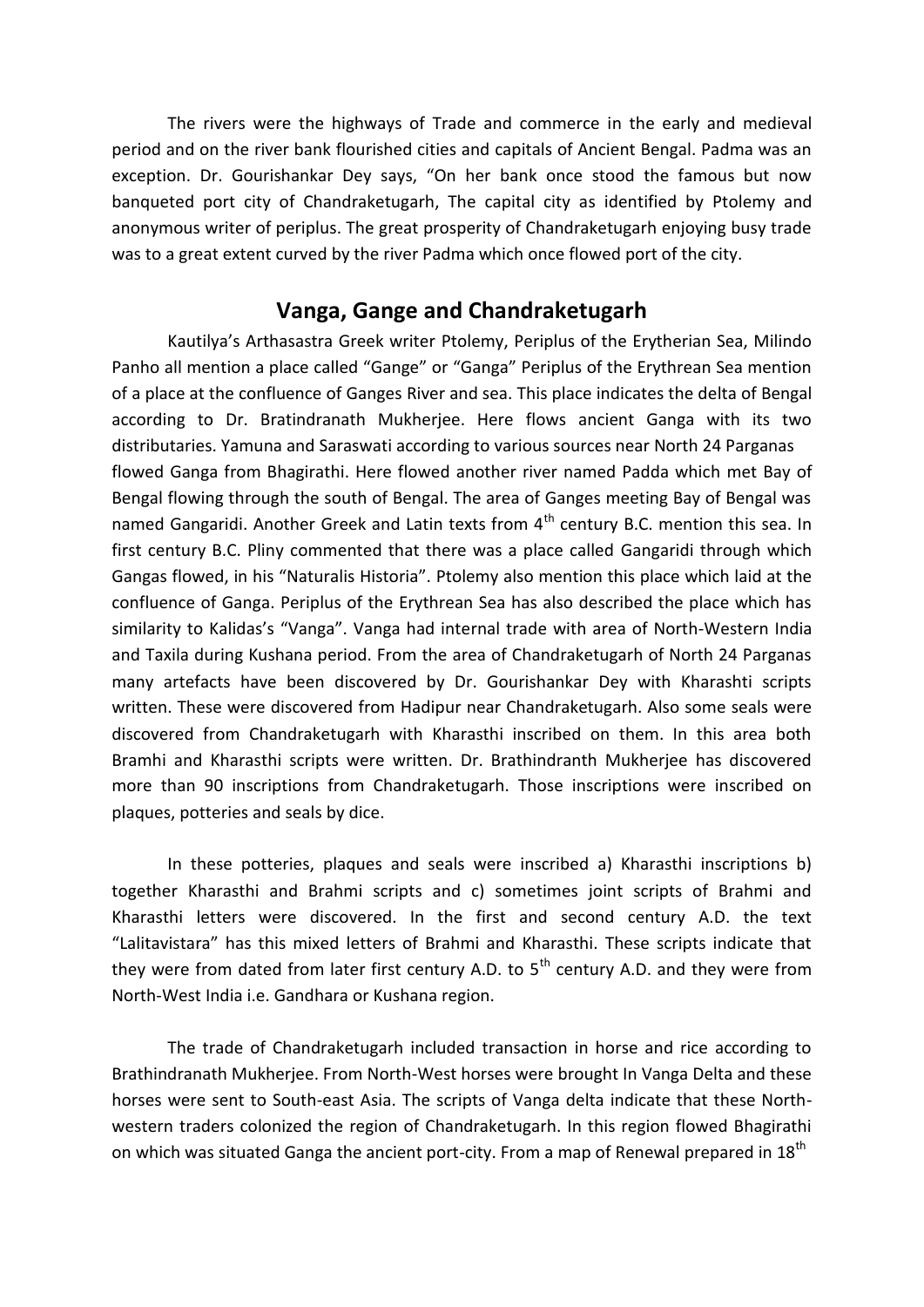Century there is mention of a river named Jamuna or Yamuna which flowed through south of Hooghly and met Ichamati. Later this river flowed to Raimangal and met Bay of Bengal. The Jamuna or Yamuna was an ancient distributary of Gangas. Gange a port-centre was situated on its bank which is named similar to "Deganga" in which colonized the Northwestern traders. These traders carried on trade on horses and rice. Says Dr. Brathindranath Mukherjee.

However the Kharasthi and Brahmin scripts and inscriptions were very valuable were materials to there the ancient history of lower delta of Bengal. These inscriptions included 1) personal seals 2) governmental seals and coins 3) traders seal 4) selling permission 5) religious seal such as distributed among any "Yagna" on religious festival 6) seals of trading guilds 7) protective bands 8) any story of folk tale on incidents depicted which picture writings.

The North-western traders mainly settled in this region for commercial reason. Some of the cultivated huge lands and traded in crops, potteries and horses. These traders were mainly feudal chiefs. Names like "Tajta", "Lorpeya", indicates that the republics as mentioned in Kharasthi-Brahmi scripts later came under any monarchical rules. In Chandraketugarh there were a lot of these scripts indicating this area was under the rule of their king. The North-western traders came to Bengal when the North-western regions were under the rule of Kushana emperor. There were some names like "Aja", "Karafgama", Bajapeya inscribed on the name-seals and their picture shows Iranian Characteristics.

"Lorpeya's" seals show him dressed like the Kushana style and a lady beside him dressed in Hellenic style. They had sceptre and head dress similar to that of Demetrius, a Bactrian Greek king settled in North-west Indian continent. In Chandraketugarh we find a broken pottery now kept in Indian Museum with Kharashti-Brahmi scripts writing with a word "Delifana" written on it. In this pottery was kept some cheap crops which were the food of poor people which indicates that among the North-western's settled in Chandraketugarh with the rich trader there were also poor people.

In Chandraketugarh we find a terracotta seals with Kharasthi-Brahmi inscriptions with "Koshlilic Korchhga" or Karafgama" written on it. This man was owner of one crore ploughs. This may be an overestimation. But it may be agreed that this Karafgama probably was a rich cultivators with many ploughs and under him were many cultivators or farmers cultivating a huge cultivated land. He was most probably maker of a very large cultivatable land. This seal picture of rice indicating Karefgama was a man cultivating rice. In Kharasthi-Brahmi script written in a corner of this seal it was recorded that this rich cultivators was respectful and devoted to God, Brahmans and saints.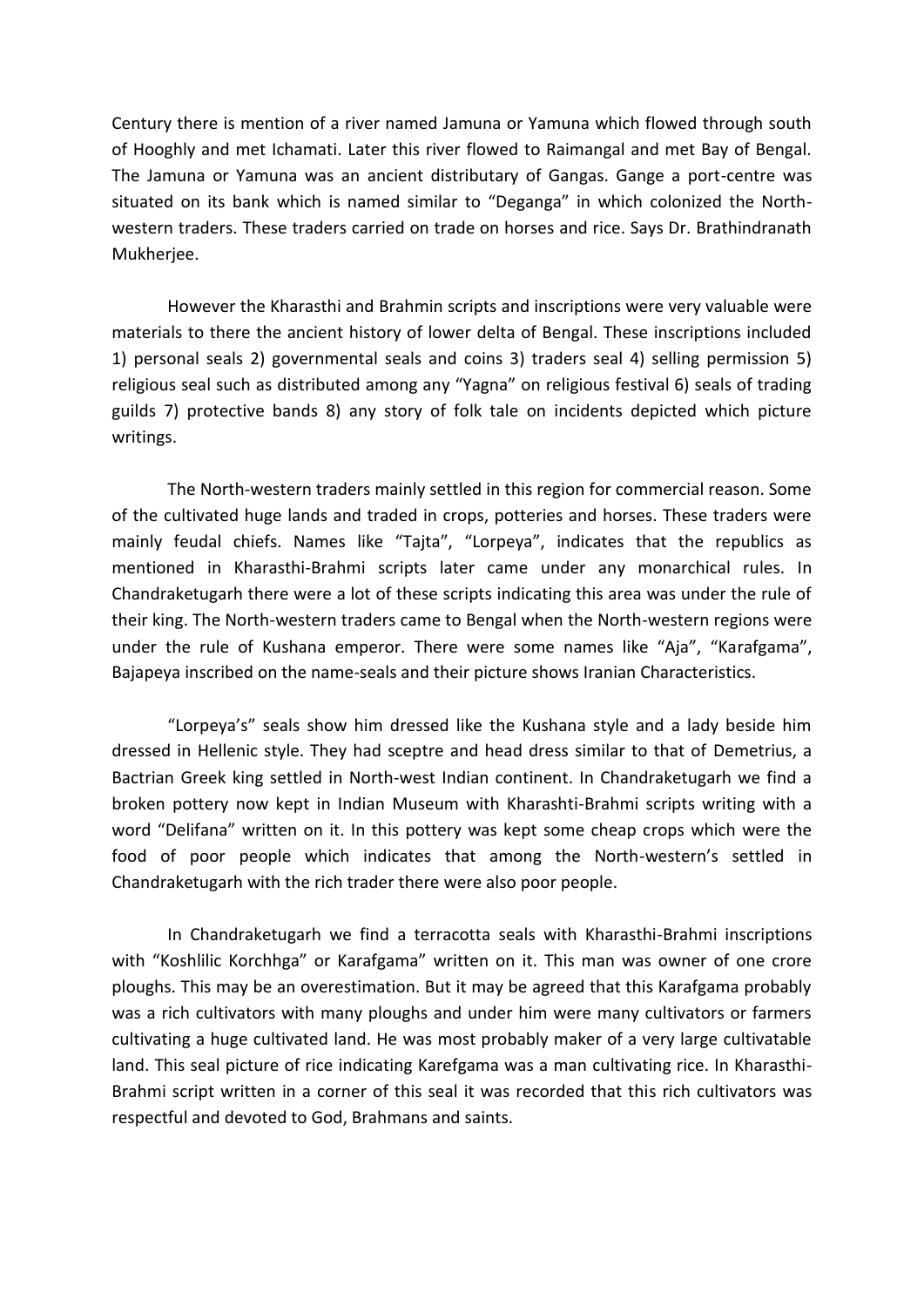While these seals show the information of rich cultivators also a small terracotta pottery with Kharasthi script inscribed on it gives information on the measurements of lands. Rice was not only supplied to local market but also sent for international markets. Some terracotta plaques have been discovered with pictures of rice and the word "Hoten" written on them. On the opposite side of these plaques were written in Kharasthi-Brahmi letter the names and signs of local chiefs or the names of local traders. One of the traders was "Aja" which was a name used in North-western India.

Rice trade was not limited to local areas. It had international market also. Huge ships loaded with rice were depicted in some of the seals. In a seal there is mention of a huge ship named "Trappag" and on this ship was a standing horse. Periplus of the Erythrean Sea mention that these ships were mainly ships of India. In Chandraketugarh near Hadipur one seal has been discovered in which there is picture of jumping horses with a rider sited on back. In a Kharasthi script there is written that there were trained horses in the region named "Dhanido". These horses came from Middle-east and were sent to South-east Asia.

From the discussion it is very clear that in  $1<sup>st</sup>$  century A.D. a huge number of people can from North-western India to Bengal. Gange was very much navigable and there was rich fertile alluvial soil in Bengal which attracted the trader. During this period North-western India was under the rule of the Kushanas. The Yuah-chis on the Kushanas brought horses from Middle-east.

These people mostly settled in Chandraketugarh and Tamluk says Dr. Brathindranath Mukherjee. In this area the people who came to settle purchased huge fertile land produced rice and carried trade on rice to various foreign countries. With this they traded in horse. This trade increased up to  $3^{rd}$  century B.C. and in last of half of  $4^{th}$  and  $5^{th}$  century it declined.

In the lower of Bengal especially in 24 Parganas many potteries have been discovered which were similar to the  $3<sup>rd</sup>$  century A.D. potteries of amphora and roulette wares. Which were probably came from north-western India. The potteries had Hellenic and Roman influences. The trade in horse and rice must have been benefitted the local people also such as there was a Bengali Trader named "Dijana" who was the owner of ship engaged in horse trade. The local people used copper coins for trade. Many evidences give descriptions of pre-Gupta history in politics, economics, social and religious life of Bengal and eastern scripts of Kharasthi.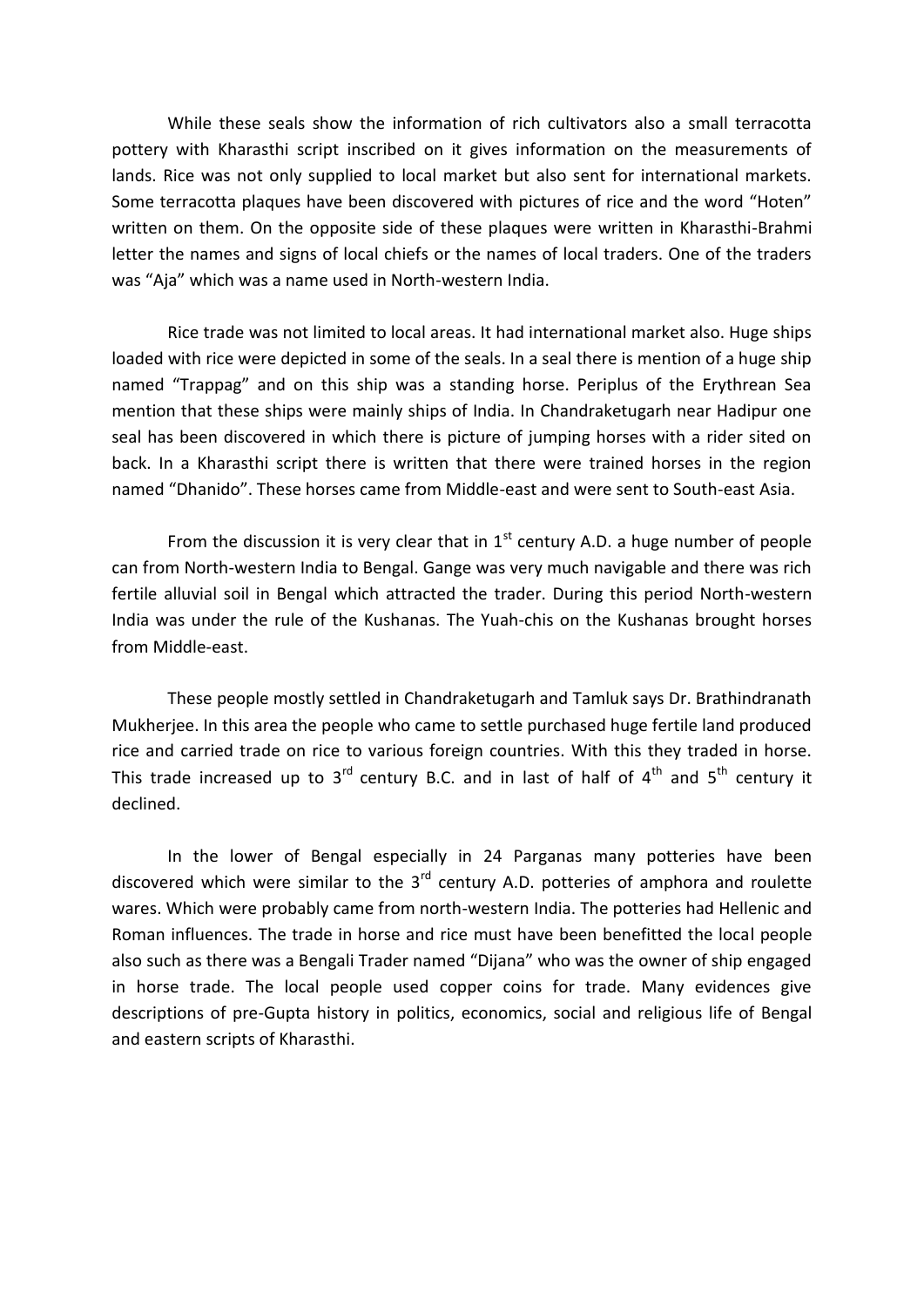## **The Art of the Chandraketugarh**

North-western, Sunga and Kushana influence is also been in the art of Chandraketugarh. A boan structure of a winged lion originally from a blooming lotus is to be noticed "Winged Lion" is typical art of North-western India i.e. Gandhara art.

This influence was brought to Bengal in second half of first Century. In addition the bone-made art there is also existence of terracotta art in Chandraketugarh. During Maurya, Post-Maruya, Satabahana, Sunga, Kanva and Kushana period arrived Northern Black Polished Pottery and punch-marked coins. Terracotta figures of Chandraketugarh are highly influence by Sunga or Mathura Art and Gandhara Art. There consist the idols of God and Goddess like Indra and Kartikeya, Surya Ganesha, Kubera, Yaksha and Yakkshini. There were also terracotta images of animals like horses, elephants, goat, sheep, owl, peacock, cock and hen as various birds, little clay carts, decorated birds etc. In Chandraketugarh we find an image of a winged woman with crops growing from her head dress on terracotta plaques. Same types of images have been found in Bihar which indicates the worship of a local cult of "Sri" Ornaments, toys, pen, combs, things made of bone, copper, bronze ivory and terracotta art are found in this region which belong from Maruya to Pala Sena period.

### **History of Discovery of Chandraketugarh**

In 1906 some of local people of Debalaya along with a Doctor Tarknath Ghosh appealed to Archaeological survey of India to survey the local area for its Archaeological evidences. The area came under the survey as its superintendent Long Huest came to visit this area In Archaeologist 1907 Nripendranath Basu informed Rakhaldas Banerjee about this site. Rakhaldas visited the place in 1909. However attempts were made to excavate this site.

Kashinath Dikshit in 1922-23 wrote about Chandraketugarh and "Khana Mihirer Dhipi" in the A.S.I. report. In 1937 Calcutta University established the Ashuthosh Museum, under the suggestion of Zamindar of Joynagar Majilpur and Archaeologist Kalidas Dutta Ashutosh Museum 1957 started the excavation of Chandraketugarh. The excavation of Chandraketugarh supervised by Kunjagobinda Ghosh, Debaprasad Ghosh, Paresh Chandra Dasgupta they were Archaeologists who look good interest in Chandraketugarh. Later Chandraketugarh was assessed by Dr. Brathindranath Mukherjee, Dr. Gourishankar Dey, Dr. Dilip Kumar Chakraborty, Dr. Pratapaditya Pal, and Dr. Upendra Singh etc. The Ashutosh Museum of Calcutta University excavated Khana Mihirer Dhipi, Itkhola, Nungola, Chandraketugarh and Berachapa in 1956-57 up to 1967-68 continuously. This excavation was carried on by Kungagobinda Goswami. This excavation opened up history of Maruya Sungha, Kushana and Gupta period. In 1962 the excavation was carried on by C.R. Roychowdhury which produced N.B.P. potteries. In 1963-1964 was found "Khana-Mihirer Dhipi" and Itkhola where the findings we discovered dating from N.B.P. period up to  $6<sup>th</sup>$ century A.D. In 1965 D.P. Ghosh and C.R. Roychowdhury carried on excavation in 1966 was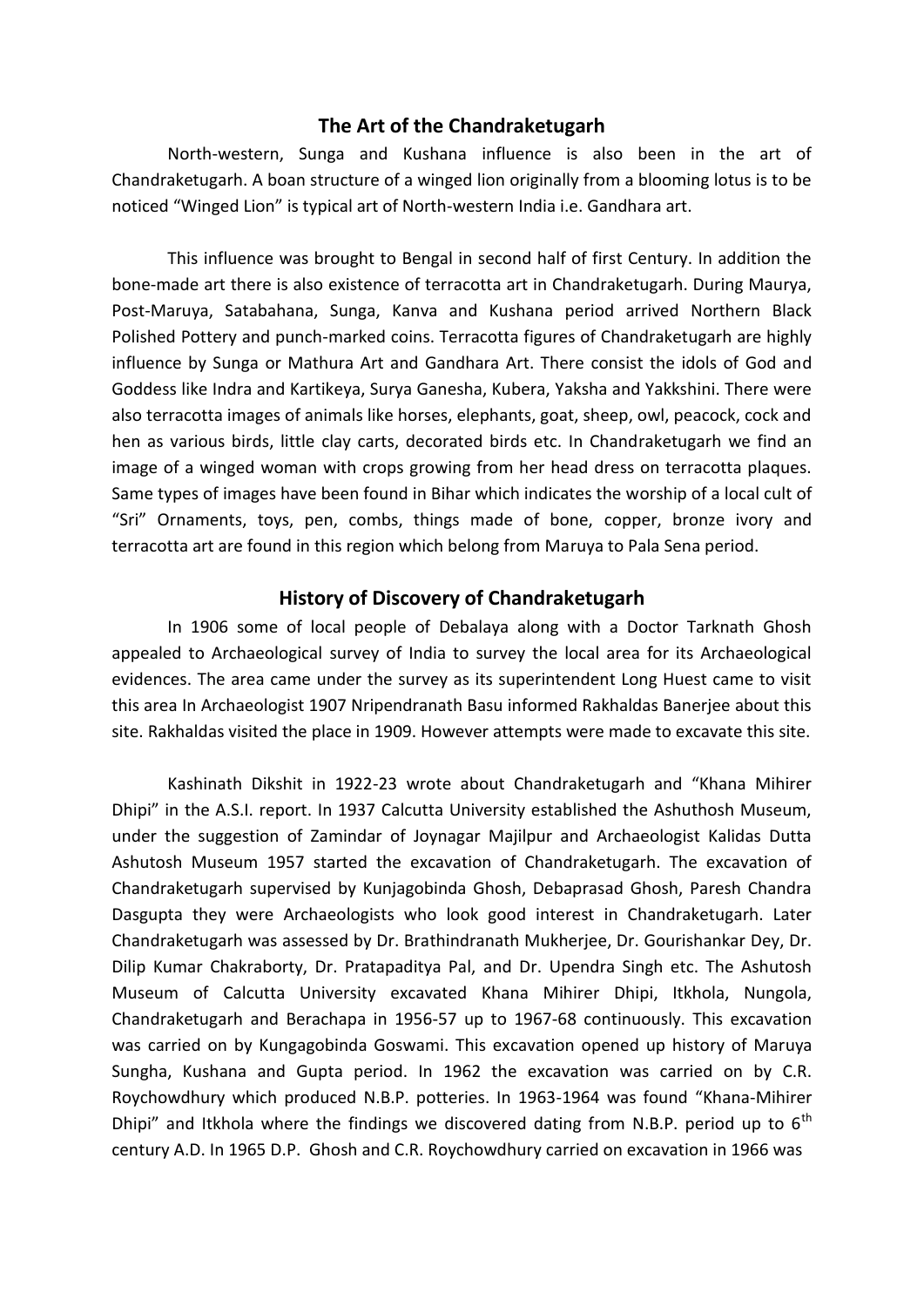Discovered Nungola many copper coins, NBPwere terracotta and store beds and fish remains. Sunga Terracotta and Kushana roulettedpotteries were discovered 1966-67 Khana Mihirer Dhipi was again excavated. In 1968-2016 was discovered a temple of  $7<sup>th</sup>$  to  $8<sup>th</sup>$ century A.D.

Geographically Chandraketugarh is located 35 km from North eastern side of Kolkata. In North 24 Parganas. It includes places like Berachap, Deohati, Hadipur, Hadipur, Sthanpukur, Jhikra, Gajitala etc. Chandraketugarh was situated on the bank of Padma and Bidyadhari. This Padma is a distributaries river Yamuna of North 24 Parganas. Historian Satis Chandra Mitra is of the opinion Gangaredi region bed a great port named "Gange". Periplus of the Erythirean Sea also mention this area which had both national and international trade. Padma and Bidyadhari two rivers joined Raimangal River and met Bay of Bengal through which Chandraketugarh carried on trade. In  $18<sup>th</sup>$  Century Reme; prepared a map where we can see a river named Yamuna flows in the south of Hooghly's Tribeni and eastern side of Bhagirathi and meets Ichamati later they met Raimangal as Yamuna and end their flows at Bay of Bengal. From Kolkata if we tried to Chandraketugarh there is a place named Deganga. Dr. Gourishankar De says there is dried up waterway beside Deganga which must have been a flowing river in the past. According to Satish Chandra Mitra here was situated "Gange" which was Chandraketugarh. This was a fertile alluvial port-city.

## **The Myth:**

Though Chandraketugarh is an archaeological and historical site many local folk stories, legends and myths are present in this region. The name of "King Chandra" is itself a myth. Archaeological evidence does not prove that there was any king named Chandra living in this region. But there was existence of tax giving feudal chiefs in this region under the North-western Kushana Empire. There is however a story of this area revolving round King Chandra and a saint called Pir Gorachand who was a local preacher.

The story says that once upon a time there lived a very famous King named Chandra in Chandraketugarh. He was very rich, influential powerful and famous king. He ruled in Chandraketugarh and lived happily with his queen. The queen was named Padmabati. The queen loved the king immensely and they enjoyed their lives. But there life did not end in a happy ending because of a misunderstanding. The saint Pir Gorachand and the King Chandra were rivals of each other because both are equally powerful. Once a war started between the two rivals. When the battle started as the myth says, while leaving his palace the king told his queen that he is talking with himself two pigeons one white and another black. He told the queen that if he won the battle he will send the white pigeon to the queen but if he was defeated then he would send the black one. Then he left the queen and his palace. The baeele started with Pir Gorachand. Local people are of different opinions regarding the consequence of the battle. Some say that King Chandra won the battle and the by mistake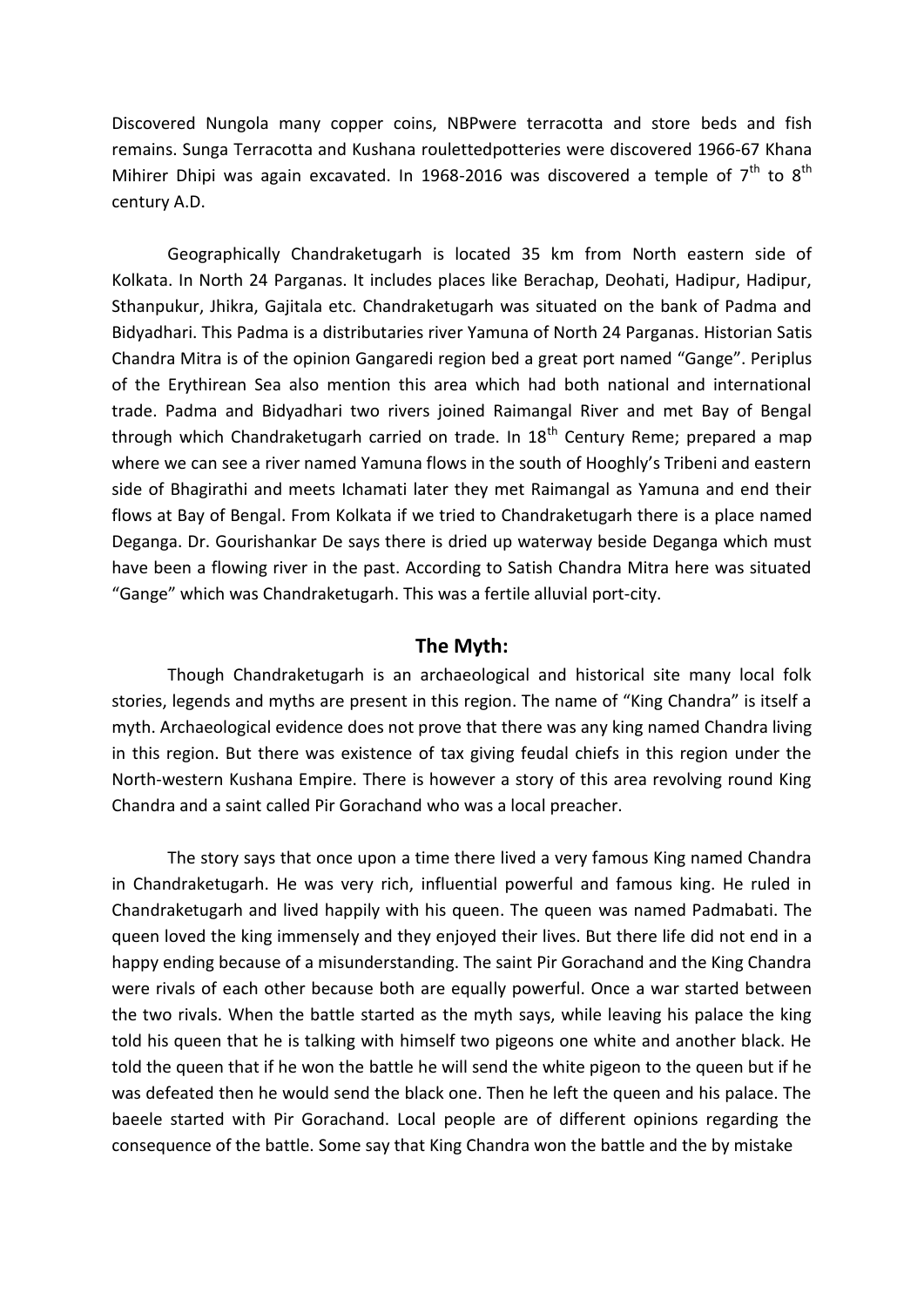send the black pigeon to the queen. But other say that he lost in the battle and the black pigeon reached the queen. However as the story goes as the queen was waiting for the king the black pigeon came flying to her. The queen was certain that her beloved is dead. She was shattered emotionally and thought that there remain no reasons to live so she ended her life committed suicide in a nearby pond named after her. Here ended the great ruler ship of king Chandra and the civilization of Chandraketugarh came to end. The reality of this story is doubtful because archaeological remains bear no evidence to support this story. Chandraketugarh has no written history. Various scholars have thrown lights on its history but there are many puzzles to be covered. If the myths and legends we added to the archaeological facts it seems there existed a rich, prosperous civilization in Chandraketugarh in Ancient Bengal.

# **Town Planning of Chandraketugarh:**

Chandraketugarh was a rich, prosperous and developed urban centre. It seems that Chandraketugarh had a very organized corporation for its city-life. It was a scientific and healthy arrangement. The city had dust bins under the soil like man-holes. After excavations there had under soils exposed bones of animals, broken potteries and wooden pieces. The municipality planning was very clear and organized. The rulers were highly alert about health of the people and the town planning and drainage system was similar to Taxila. For pure hygienic drinking water they dugged wells. 1957 near Haroa less than 13 to 14 feet under the soil developed of terracotta pipe lines drainage have been excavated. There pipes are arranged one after another and they are 2 feet 7 inches long. Similar to the civilization this drainage system can be identified with that of skill-bent brick-build drainage of Mohenjo-Daro and that of the palace of Knossos in Greek. The whole civilization of Chandraketugarh has many resemblances to Gandhara, Sunga and Greek and Roman influences.

Chandraketugarh also contains many barrages which prove that the area was prone to flood. Later one of these barrages has developed into a wall of the city From Maruya ages around the forts were built with huge walls such fortresses were also common during Sunga Period.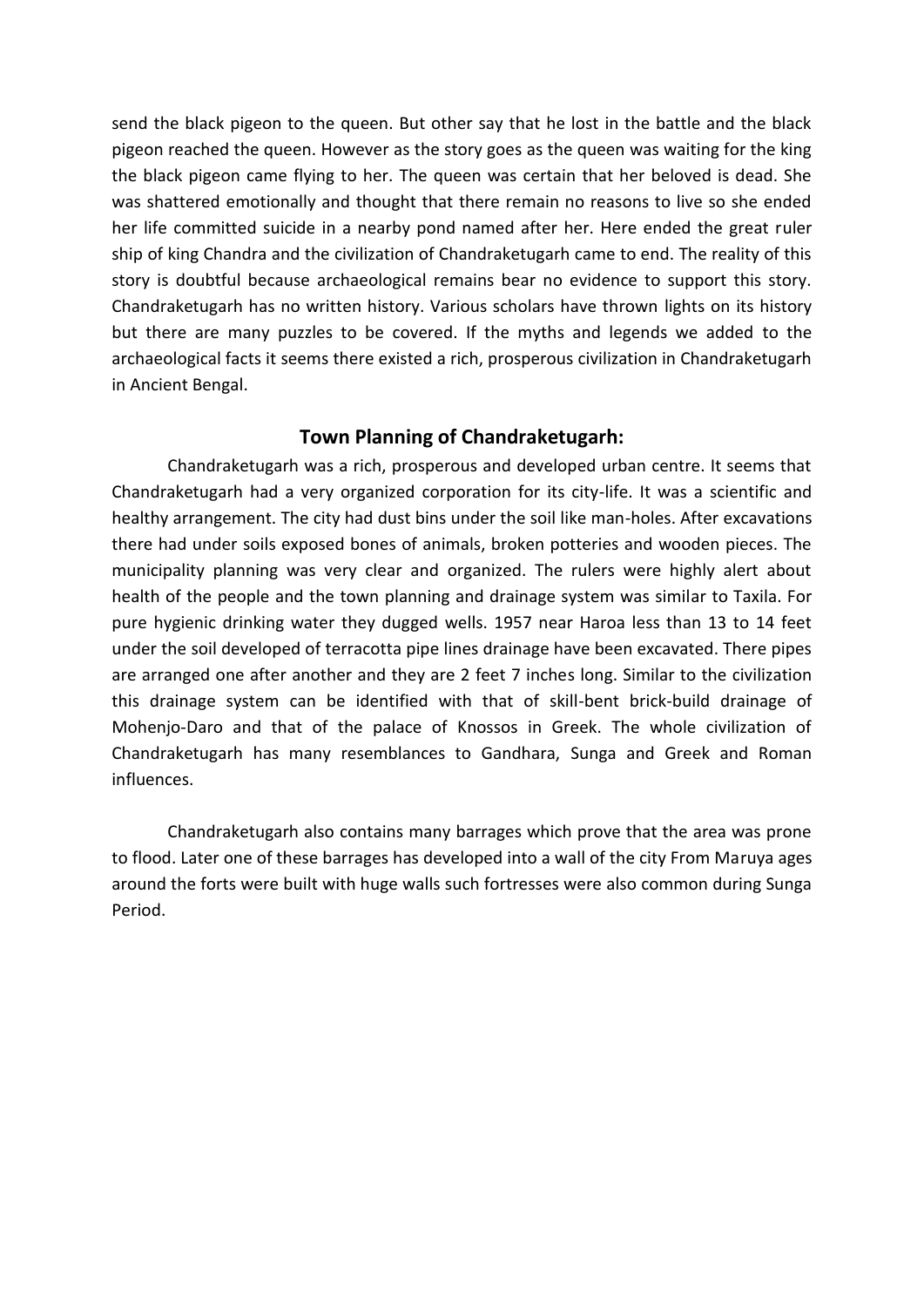# **Chapter – VII Conclusion**

Chandraketugarh thus the history of ancient Bengal, in regional, national and international level has achieved significant position. Many researches throughout the world are taking place and spreading the historical and archaeological facts about Chandraketugarh.

This work of research has tried to open up new horizons for the history of Ancient Bengal as well as throw light on the Religious, Economic, Social and Political life of Chandraketugarh. This study has used many texts, references and archaeological evidences from various local and national Museums. A thorough survey of excavated sites of the fort and Khana-MihrerDhihis has been done. Field studies in Bangarh Patna Museum, SarnathVaishali, Budha Gaya, Nalanda, Malda Museum; Ashutosh Museum of Calcutta University has also been done. The art of Bengal in terracotta takes an important place in this research. The plaques as well as artefacts all throw lights on the history of the region. The figures of the gods and goddesses, animals, human being all are epitome of the brilliant past of Ancient Bengal which has been so far either neglected or studied in scanty amount. The beeds, Ivory and metal items, items of bones, terracotta objects are found in Chandraketugarh all are depiction of the philosophy of the Ancient Bengal. Along with Chandraketugarh which cover the Sungha, Kanva, later Satabhana, Kushana, Gupta, Pala period of the history in Bengal it is necessary to study history of Bangarh, Mahasthangarh, Tamralipta, Uaria-Bateswar and thoroughly known the full history of Ancient Bengal starting from Post-Maruya to Pala period.

Researches and discoveries writings and history of the region is to be yet opened up. New horizons we to be opened and new heights are to be achieved. In India as well as in Bengal there is a gap in historical studies. History, especially Ancient and Medieval History which have achieved literary and written records cannot be alienated from Archaeological as well as subject like epigraphy Numismatics etc. Unfortunately in India historians are not conscious of this fact and they do not associate archaeology with History. But it is highly a need of history writing to associate itself with various related subject like Archaeology, Anthropology, Geography, Philosophy, Literature and Political Science. History is no fairy tale and it is no fixation. The facts of history can only be opened through various field studies and Archaeological excavation. So sites like Chandraketugarh, Bangarh, Mahasthangarh are very much in need to be studied with immense important.

Along with negligence with Archaeological studies in Bengal there is also negligence of the studies in Ancient Bengal's History. Ancient Bengal's History in various schools and colleges tort in the text finds it importance only from the rule of Shashank. Then it is followed by the history of Pala's and Sana's. But to state the facts that the archaeological resources of Bengal are not portraying the history of Ancient Bengal from more ancient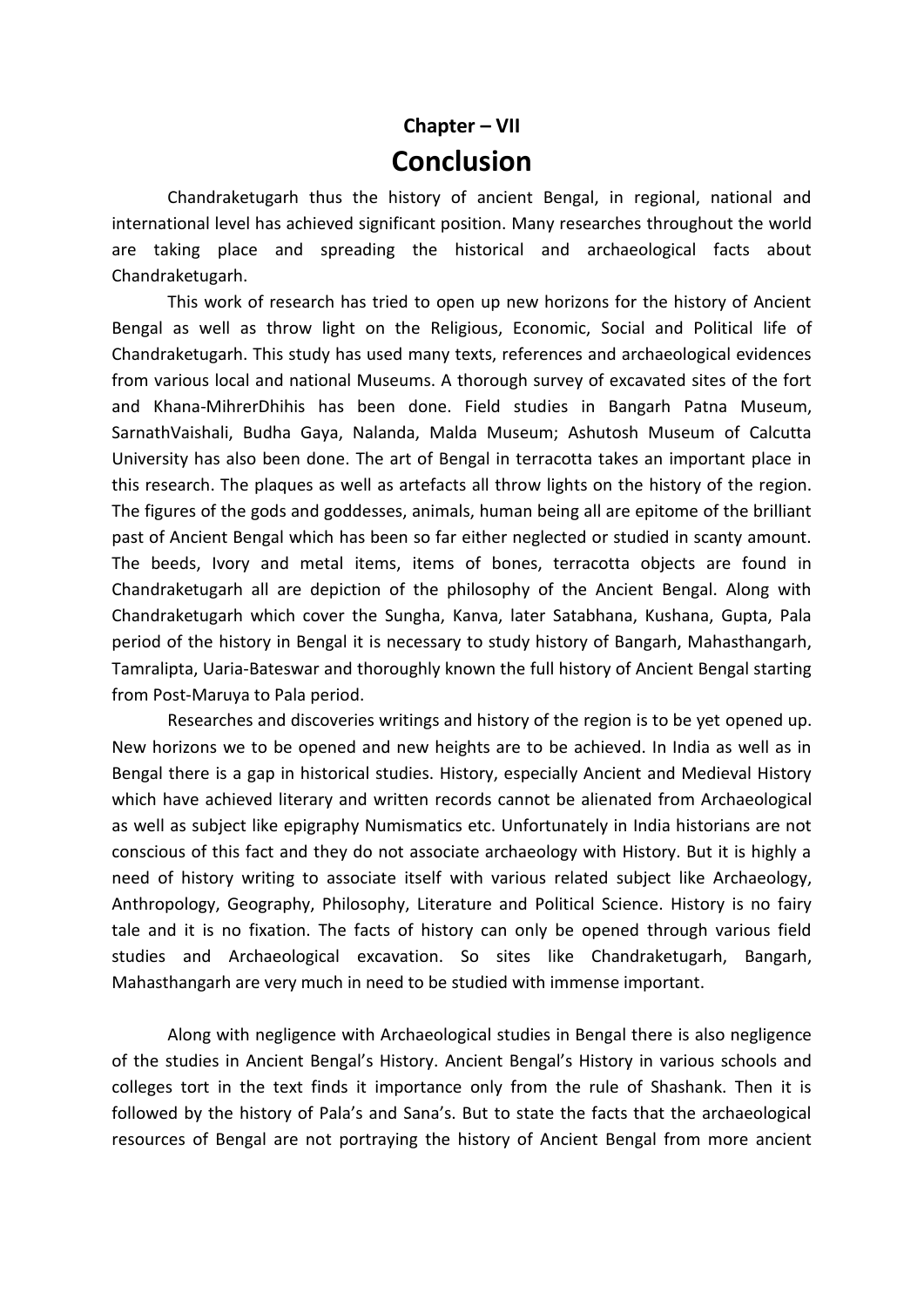periods i.e. dating back to Maruya period. Most probably before Maruya period this region was inhabited by tribal people and it was land infested with jungles and rivers.

The crisis that the site of Chandraketugarh faces is illegal smuggling of artefacts apart from the place. Various international Museum and other places like rich men of the world have taken away the materials from Chandraketugarh and virtually deprived the place of its antiquities. The private collectors have exploited the place and there has been no attempt to organise the materials of Chandraketugarh under a government sponsored local Museum. Neither the Central Government nor the State Government has made any attempt to sponsor a local Museum. Also we find no collection of the area in Indian Museum.

The history department of our college decided to build up a Museum with collection from various private collectors in the college premises. Our attempt has become successful. Though we have not received any help from any authority we have established a selffinanced Museum. The Museum poses collection of Dr. Gourishankar Dey, Abul Hamid and AajibuRahaman. They have donated their collections to the college very pleasingly and we plan to creates galleries in the Museum in future which will be constructed to their name. We also plan to collect many local items and established a large Museum in Chandraketugarh.

The history Department felt a need to create a local Museum and acted with a vision to help further researches in the History of Ancient Bengal. It was necessary to create the consciousness of local people and other research scholars to give more conscious relief these sites in the History of Ancient Bengal. With this motive in views the Department organised first a seminar named "An Archaeological Reviews of Chandraketugarh" in the college premises.

It was presided by Dr. BimalBandopadhyay (Director of Easter Regional Office of A.S.I.). It was held on  $15<sup>th</sup>$  February 2003. The other speakers were Dr. Saikat Banerjee, Education Officer of Indian Museum. Dr. Gourishankar Dey (Historian and Ex-professor of Habra Sri Chaitannya College), Prof. Kanta Chatterjee of Basirhat College, Dr. Sharmi Chakraborty, Research Scholar of State Archaeology,, Professor Amalesh Choudhury of C.U., Dilip Mitey local collector of Berachapa.

A field study was conducted by history department of the college of Khana-Mihirer Dhibi in  $7<sup>th</sup>$  January 2004. It was headed by Dr. Gourishankar Dey.

A Museum was created in the college on  $29<sup>th</sup>$  January 2005 named Chandraketugarh Museum. Various Colleges and Universities visited the College like Mrinalini Dutta College of Birathi, Rishi BamkimColloge of Naihati, RabindraBharati University, Jadavpur University; Prof. Suparna Gupta of Calcutta University, West Bengal State University, all visited the Museum.